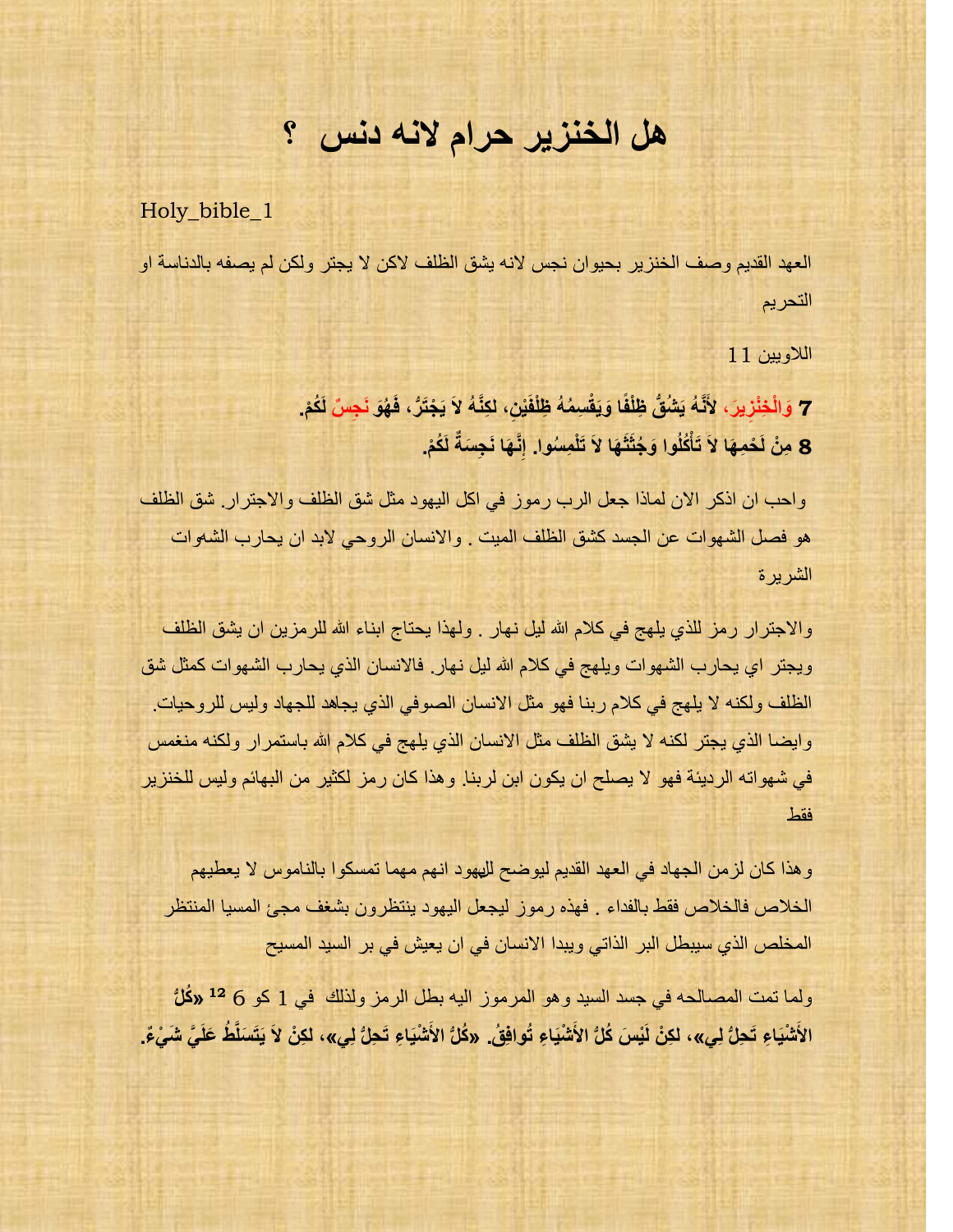وا**يضا تي 1 : <sup>15</sup> كُلُّ شَيْءٍ طَاهِرٌ لِلطَّاهِرِينَ، وَأَمَّا لِلنَّجِسِينَ وَغَيْرِ الْمُؤْمِنِينَ فَلَيْسَ شَيْءٌ طَاهِرًا، بَلْ قَدْ تَنَجَّسَ ذِهْنُهُمْ ِ َ ِ أَيْضًا وَضَمِيرُ هُمْ. َ**

**وابدا االن بعد توضيح المعني الروحي اوضح المعني اللفظي** 

اللاويين 11

7 وَالْخِنْزِيرَ، لأَنَّهُ يَتْنُقُّ ظِلْفًا وَيَقْسِمُهُ ظِلْفَيْنِ، لكِنَّهُ لاَ يَجْتَرُّ، فَهُوَ نَجِسٌ لَكُمْ. **َ ً** 8 مِنْ لَحْمِهَا لاَ تَأْكُلُوا وَجُثَثَهَا لاَ تَلْمِسُوا. إِنَّهَا نَجِسَةً لَكُمْ. **ِ ْ**

**ّالتزاجن االًجل٘شٕ** 

Lev 11:7

(ASV) And the swine, because he parteth the hoof, and is clovenfooted, but cheweth not the cud, he is unclean unto you.

(BBE) And the pig is unclean to you, because though the horn of its foot is parted, its food does not come back.

(Bishops) And agayne the Swyne, though he deuide the hoofe, and is clouen footed, yet he chaweth not the cud, he is vncleane to you.

(Darby) and the swine, for it hath cloven hoofs, and feet quite split open, but it cheweth not the cud--it shall be unclean unto you.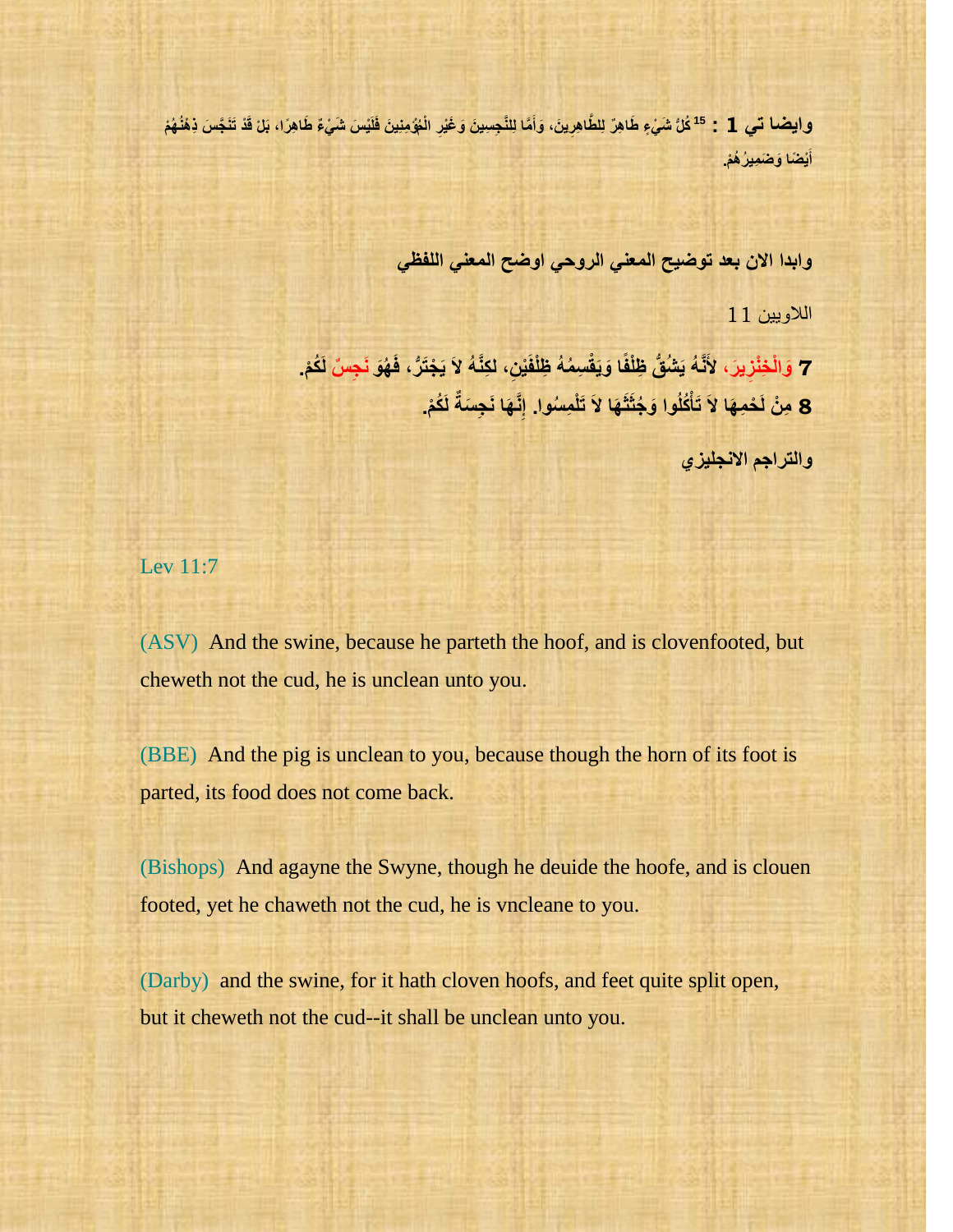(DRB) And the swine, which, though it divideth the hoof, cheweth not the cud.

(ESV) And the pig, because it parts the hoof and is cloven-footed but does not chew the cud, is unclean to you.

(FDB) et le porc, car il a l'ongle fendu et le pied complètement divisé, mais il ne rumine nullement; il vous est impur.

(FLS) Vous ne mangerez pas le porc, qui a la corne fendue et le pied fourchu, mais qui ne rumine pas: vous le regarderez comme impur.

(Geneva) And the swine, because he parteth ye hoofe and is clouen footed, but cheweth not the cud, he shalbe vncleane to you.

(GLB) Und ein Schwein spaltet wohl die Klauen, aber es wiederkäut nicht; darum soll's euch unrein sein.

(GNB) Do not eat pigs. They must be considered unclean; they have divided hoofs, but do not chew the cud.

(GSB) Ferner das Schwein; es ist zwar ein Vielhufer mit durchgespaltenen Klauen, aber kein Wiederkäuer; darum ist es euch unrein.

(GW) You must never eat pigs. (Because pigs have completely divided hoofs but do not chew their cud, they are also unclean.)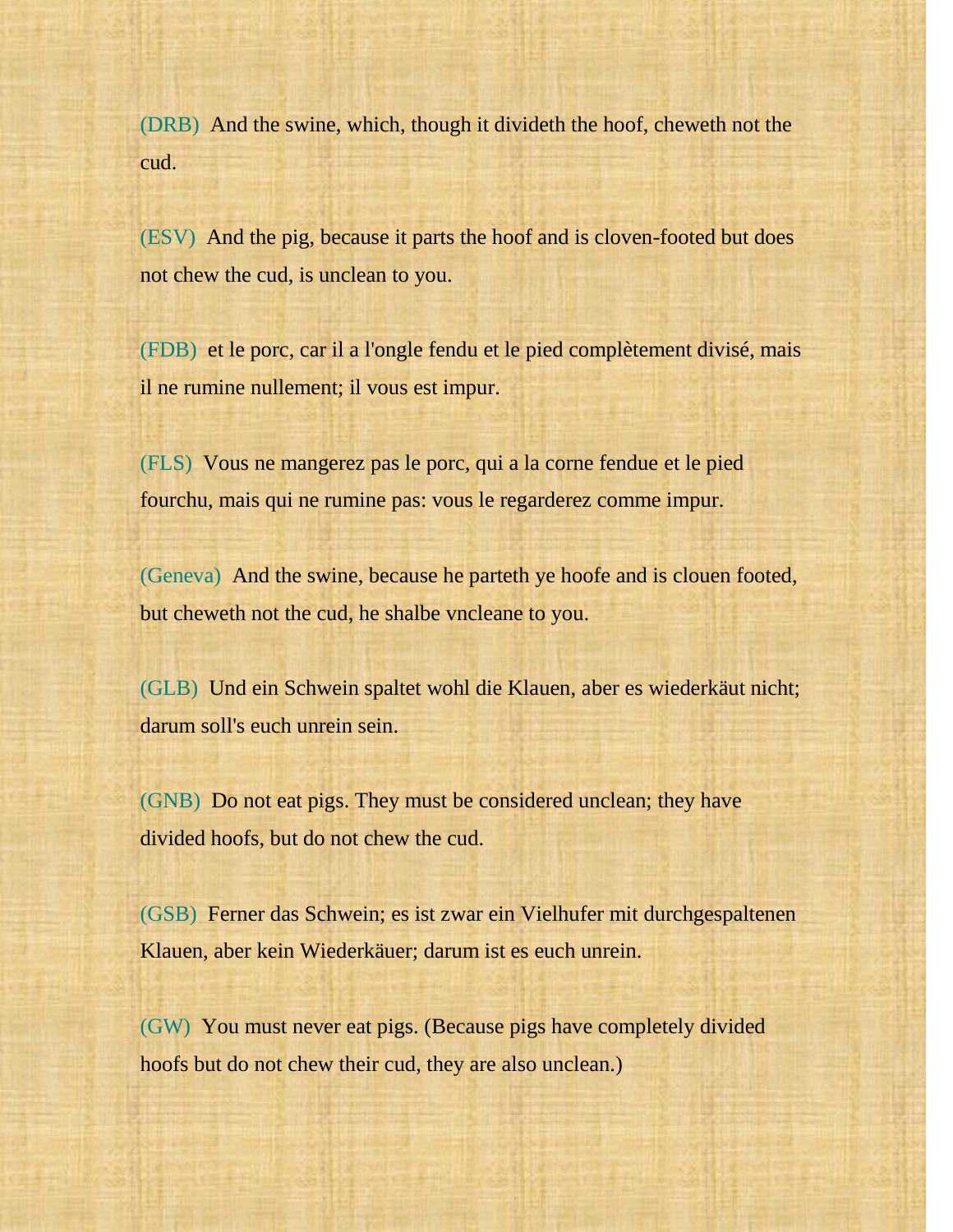(HOT(ואת־החזיר כי־מפריס פרסה הוא וׁשסע ׁשסע פרסה והוא גרה לא־יגר טמא הוא לכם׃

(JPS) And the swine, because he parteth the hoof, and is cloven-footed, but cheweth not the cud, he is unclean unto you.

(KJV) And the swine, though he divide the hoof, and be clovenfooted, yet he cheweth not the cud; he *is* unclean to you.

(LITV) and the swine, though it divides the hoof and is clovenfooted, yet it does not bring up the cud; it *is* unclean to you.

(MKJV) And the swine, though he divides the hoof and is cloven-footed, yet he does not *chew* the cud; he *is* unclean to you.

(RV) And the swine, because he parteth the hoof, and is clovenfooted, but cheweth not the cud, he is unclean unto you.

(Webster) And the swine, though he divideth the hoof, and *is* cloven-footed, yet he cheweth not the cud; he *is* unclean to you.

(YLT) and the sow, though it is dividing the hoof, and cleaving the cleft of the hoof, yet the cud it bringeth not up--unclean it *is* to you.

 **بري**

י גְאֶת-הַחֲזִיר כִּי-מַפְרִיס פַּרְסָה הוּא, **7** and the swine, because he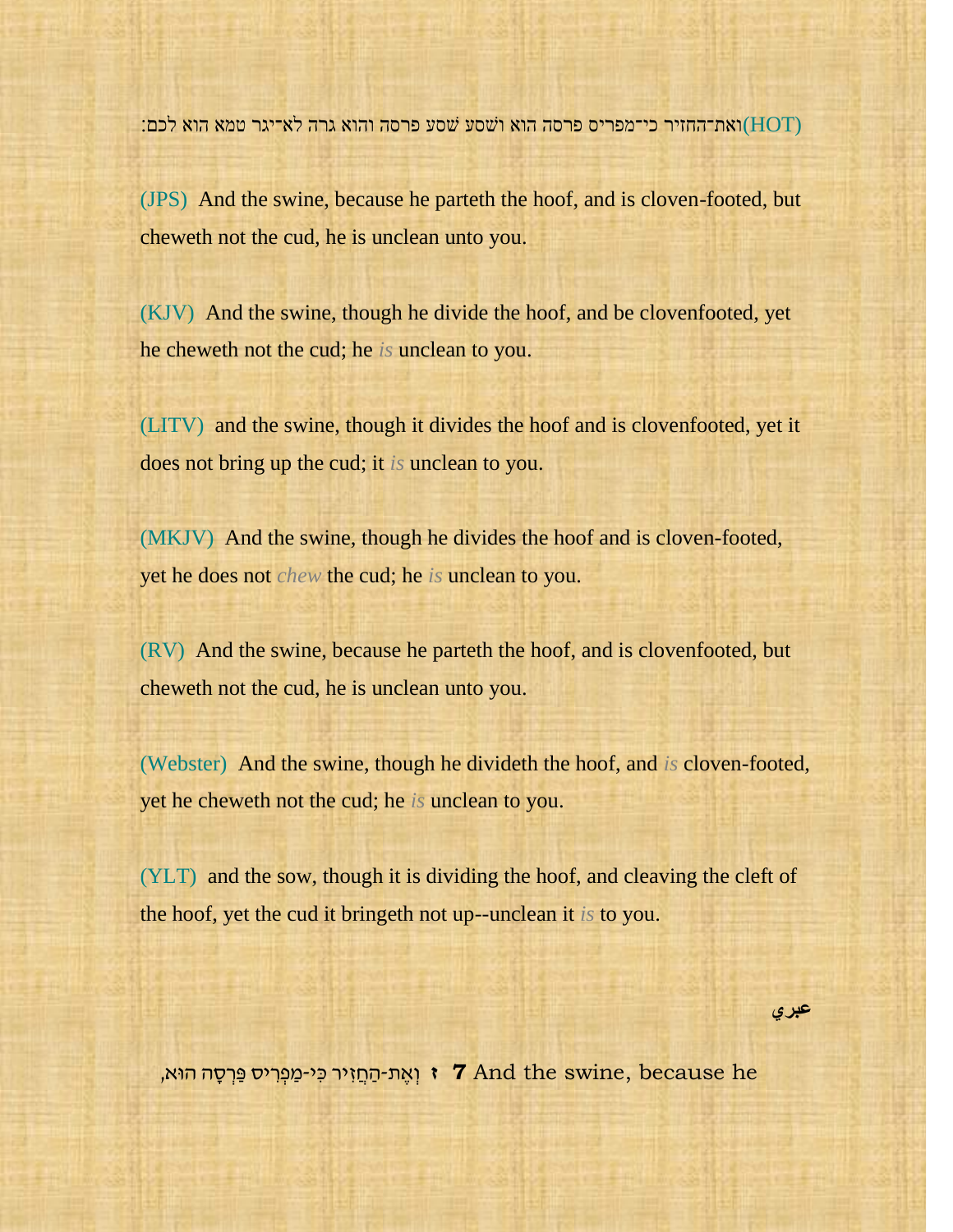, וְשֹׁסַע פֵּרְסָה, וְהוּא, גֵּרָה לֹא-יִגָּר parteth the hoof, and is cloven-טָ מֵּ א הּוא, לָכֶם. footed, but cheweth not the cud,

## he is unclean unto you.

[Tan](http://www.sacred-texts.com/bib/tan/lev011.htm)

## [KJV](http://www.sacred-texts.com/bib/kjv/lev011.htm)

## [Sep](http://www.sacred-texts.com/bib/sep/lev011.htm)

## [Vul](http://www.sacred-texts.com/bib/vul/lev011.htm)

7 And the swine, [2386](http://www.sacred-texts.com/bib/poly/h2386.htm) though<sup>[3588](http://www.sacred-texts.com/bib/poly/h3588.htm)</sup> he<sup>[1931](http://www.sacred-texts.com/bib/poly/h1931.htm)</sup> divide[6536](http://www.sacred-texts.com/bib/poly/h6536.htm) the hoof,  $6541$  and be cloven-footed,[8156](http://www.sacred-texts.com/bib/poly/h8156.htm) [8157](http://www.sacred-texts.com/bib/poly/h8157.htm) [6541](http://www.sacred-texts.com/bib/poly/h6541.htm) yet he<sup>[1931](http://www.sacred-texts.com/bib/poly/h1931.htm)</sup> cheweth<sup>[1641](http://www.sacred-texts.com/bib/poly/h1641.htm)</sup> not<sup>[3808](http://www.sacred-texts.com/bib/poly/h3808.htm)</sup> ὑμῖν the cud;<sup>[1625](http://www.sacred-texts.com/bib/poly/h1625.htm)</sup> he<sup>[1931](http://www.sacred-texts.com/bib/poly/h1931.htm)</sup> is unclean[2931](http://www.sacred-texts.com/bib/poly/h2931.htm) to you.

7 καὶ τὸν ὗν ὅτι διχηλεῖ ὁπλὴν τοῦτο καὶ ὀνυχίζει ὄνυχας ὁπλῆς καὶ τοῦτο οὐκ ἀνάγει μηρυκισμόν ἀκάθαρτον τοῦτο

 $7$  וְאֶת־הַחֲזִיר  $7$  Et sus: ּהִי־מַפְרִיס פַּרְסָה qui cum ת ו<sup>ּ</sup>שֹׁמַע שֶׂסַע <mark>(ungulam</mark> פַּרְסָה וְהָוּא גֵּרָה dividat, חon <mark>לֹא־יִגֶּר טָמֵא ה</mark>ָוּא ל כֶ ִּֽם׃ ruminat.

7 wə'et-h<sup>a</sup>ḥăzîr kî-mafərîs parəsâ hû' wəšōs<sup>ac</sup> šes<sup>ac</sup> parəsâ wəhû' gērâ lō'yigār ṭāmē' hû' lāḵem:

### **11:7 ויקרא Hebrew OT: BHS (Consonants Only)**

**................................................................................** 

ואת־החזיר כי־מפריס פרסה הוא ושסע שסע פרסה והוא גרה לא־יגר טמא הוא לכם׃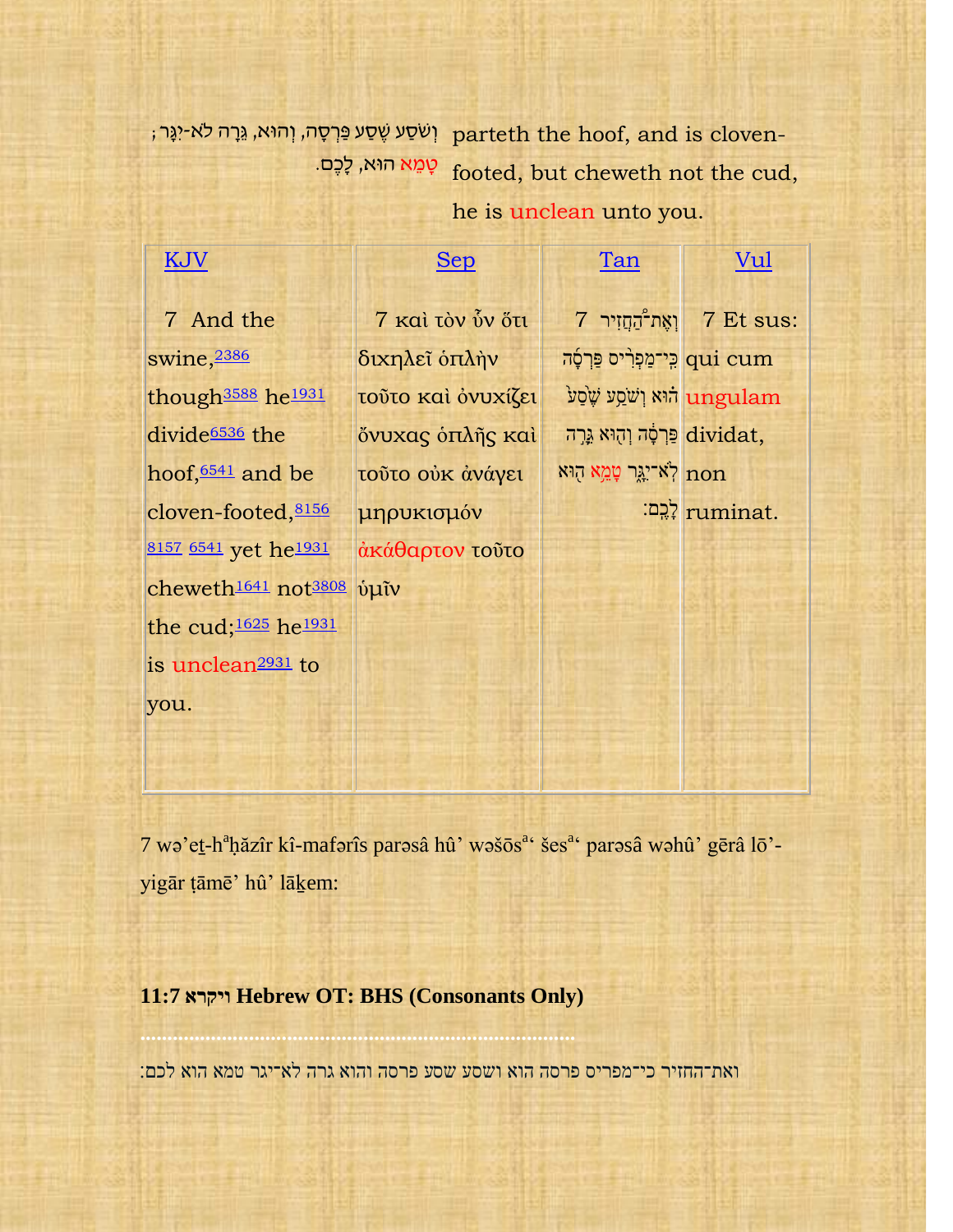#### **11:7 ויקרא Hebrew OT: Westminster Leningrad Codex**

................................................................................

**................................................................................** 

וְאֶת־הַחֲזִיר כִּי־מַפְרִיס פַּרְסָד הוֹא וְשֹׁמַע שֶׂסַע פַּרְסָד וְהָוּא גֵּרָה לְאֹ־יִגֶּר טָמֵא הָוּא לָבֶם:

**11:7 ויקרא Hebrew OT: WLC (Consonants Only)**

**................................................................................** 

................................................................................

**................................................................................** 

................................................................................

**................................................................................** 

................................................................................

**................................................................................** 

................................................................................

ואת־החזיר כי־מפריס פרסה הוא ושסע שסע פרסה והוא גרה לא־יגר טמא הוא לכם׃

**11:7 ויקרא Hebrew OT: WLC (Consonants & Vowels)**

וְאֶת־ה חֲזִיר כִי־מ פְרִ יס פ רְ ס ה הּוא וְׁש ֹׁס ע ׁשֶס ע פ רְ ס ה וְהּוא גֵּר ה לא־יִג ר ט מֵּא הּוא ל כֶם׃

**11:7 ויקרא Hebrew OT: Aleppo Codex**

ז ואת החזיר כי מפריס פרסה הוא ושסע שסע פרסה והוא גרה לא יגר טמא הוא לכם

#### **11:7 ויקרא Hebrew Bible**

ואת החזיר כי מפריס פרסה הוא ושסע שסע פרסה והוא גרה לא יגר טמא הוא לכם׃

#### **Leviticus 11:7 Greek OT: Septuagint – Transliterated**

(LXX) καὶ τὸν ὗν, ὅτι διχηλεῖ ὁπλὴν τοῦτο καὶ ὀνυχίζει ὄνυχας ὁπλῆς, καὶ τοῦτο οὐκ ἀνάγει μηρυκισμόν, ἀκάθαρτον τοῦτο ὑμῖν·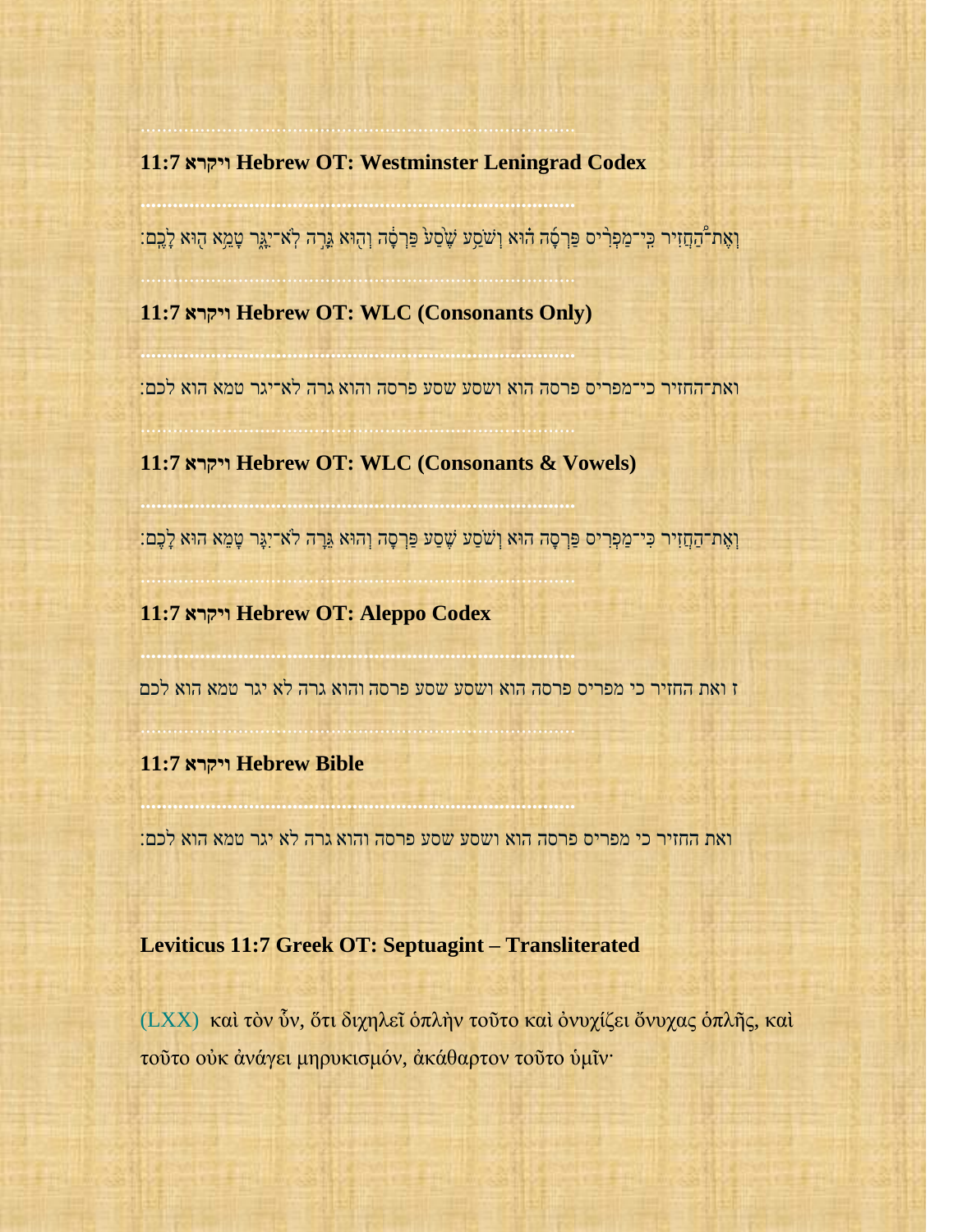kai ton un oti dichēlei oplēn touto kai onuchizei onuchas oplēs kai touto ouk anagei mērukismon akatharton touto umin

**التثني 14**

8 وَالْخِنْزِيرُ لأَنَّهُ يَشْقُ الظَّنْفَ لكِنَّهُ لاَ يَجْتَرُّ فَهُوَ نَجِسٌ لَكُمْ. فَمِنْ لَحْمِهَا لاَ تَأْكُلُوا وَجُثَثَهَا لاَ تَلْمِسُوا. **ْ**

#### **KJ**

And the **swine**, because it divideth the hoof, yet cheweth not the cud, it is unclean unto you: ye shall not eat of their flesh, nor touch their dead carcass.

عبري

הּוא, וְ ֹלא גֵּרָ ה--טָ מֵּ א הּוא, לָכֶם; מִבְּשָׂרָם לֹא תֹאכֵלוּ, וּבְנְבְלַתַם לֹא  ${0}$ תֵ

ח וְאֶת-הַחֲזִיר כִּי-מַפְּרִיס פַּרְסָה **8** and the swine, because he parteth the hoof but cheweth not the cud, he is unclean unto you; of their flesh ye shall not eat, and their carcasses ye shall not touch.

**{S}**

| KJV                                        | <b>Sep</b>              | Tan                                 | Vul                       |
|--------------------------------------------|-------------------------|-------------------------------------|---------------------------|
| 8 And the                                  | 8 και τον ύν ότι        | $8$ וְאֶת <sup>-</sup> הָחֲזִיר $8$ |                           |
| swine, 2386                                | διχηλεί οπλήν           | quoque, כִּי־מַפְרִיס פַּרְסֶה      |                           |
| because <sup>3588</sup> it <sup>1931</sup> | τούτο και ονυχίζει      | הוּא וְלָא גֵרָה quoniam            |                           |
| divideth <sup>6536</sup> the               | όνυχας <i>δπλης</i> και | dividat עֲמֵא הָוא לְכֶם            |                           |
| hoof, $6541$ yet                           | τοῦτο                   |                                     | ungulam et מִבְּשָׂרָם (א |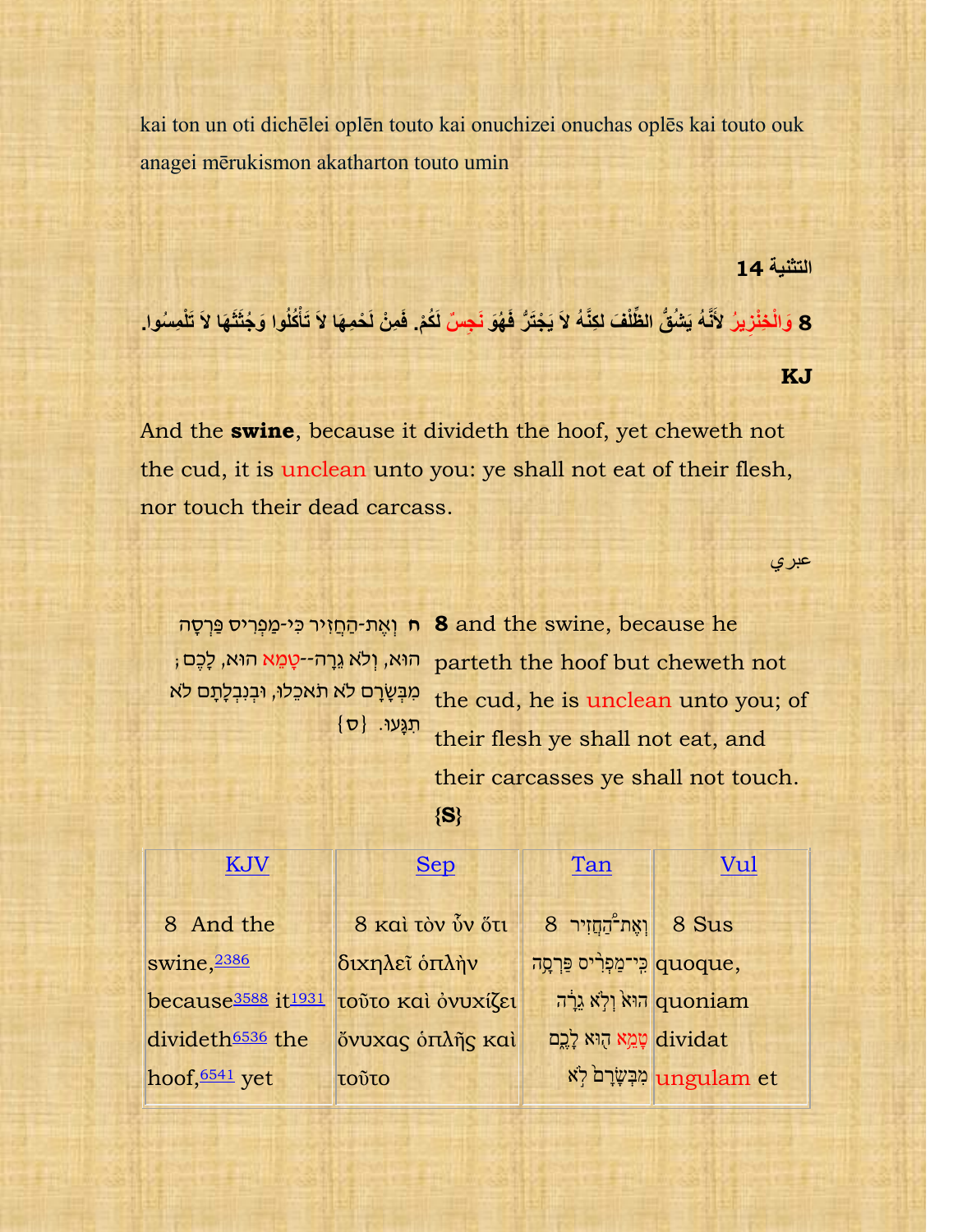cheweth not[3808](http://www.sacred-texts.com/bib/poly/h3808.htm) the cud, [1625](http://www.sacred-texts.com/bib/poly/h1625.htm) it [1931](http://www.sacred-texts.com/bib/poly/h1931.htm) μαρυκᾶται is unclean<sup>[2931](http://www.sacred-texts.com/bib/poly/h2931.htm)</sup> unto you: ye shall not<sup>[3808](http://www.sacred-texts.com/bib/poly/h3808.htm)</sup> eat[398](http://www.sacred-texts.com/bib/poly/h0398.htm) of their flesh,[4480](http://www.sacred-texts.com/bib/poly/h4480.htm) [1320](http://www.sacred-texts.com/bib/poly/h1320.htm) nor[3808](http://www.sacred-texts.com/bib/poly/h3808.htm) touch[5060](http://www.sacred-texts.com/bib/poly/h5060.htm) their dead carcass.<sup>[5038](http://www.sacred-texts.com/bib/poly/h5038.htm)</sup>

μηρυκισμὸν οὐ ἀκάθαρτον τοῦτο ὑμῖν ἀπὸ τῶν κρεῶν αὐτῶν οὐ φάγεσθε καὶ τῶν θνησιμαίων αὐτῶν οὐχ ἅψεσθε

תֹאלֵלוּ וּבְנִבְלְתֻם non ruminat, א תִגְּעוּ∷ ס<mark>i</mark>mmunda erit. Carnibus eorum non vescemini, et cadavera non tangetis.

ومعنى الكلمة عبريا

טמא מאֵ טָּ ṭâmê'

*taw-may'* 

From [2930](http://www.sacred-texts.com/bib/poly/h2930.htm) *foul* in a religious sense: - defiled, + infamous, polluted (-tion), unclean.

ومعنى الكلمة يوناني في الترجمة السبعينية

ἀκάθαρτος akathartos *ak-ath'-ar-tos*  From [1](http://www.sacred-texts.com/bib/poly/g0001.htm) (as a negative particle) and a presumed derivative of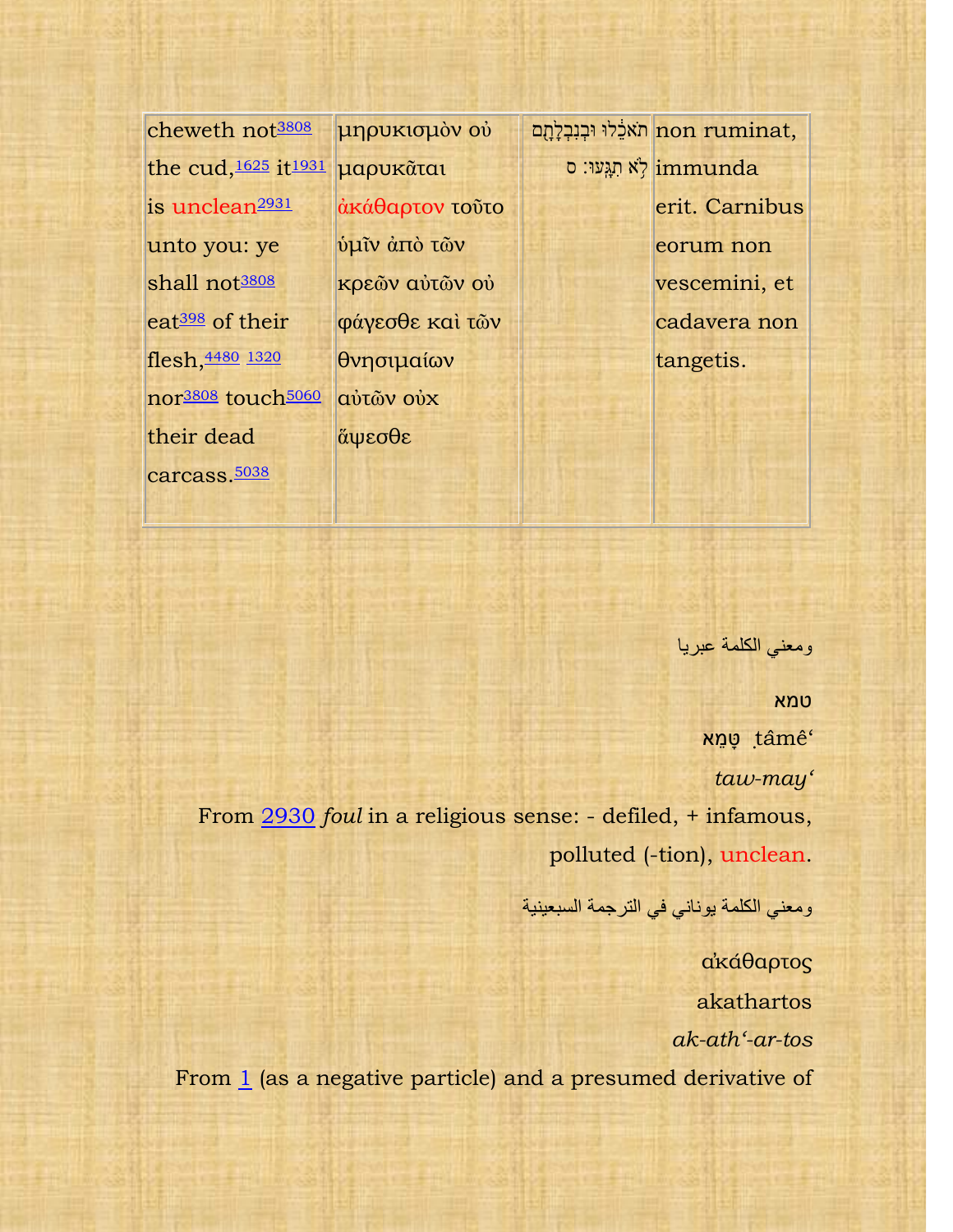[2508](http://www.sacred-texts.com/bib/poly/g2508.htm) (meaning *cleansed*); *impure* (ceremonially, morally (*lewd*) or specifically (*demonic*)): - foul, unclean.

فالترجمة الدقيقة لكلمة نجاسة هي عدم نظافة وليس بمعنة النجاسة المتعارف عليها في اللغة العربية التي لها معاني كثيرة

نجس (لسان العرب) ا<mark>لنَّجْسُ والنِّجْسُ والنَّجَسُ:</mark> القَذِرُ من الناس ومن كل شيء قَذِرْتَه. ونَجِسَ الشيءَ، بالكسر ، يَنْجَسُ نَجَساً، فهو نَجِسٌ ونَجَسٌ، ورجل <mark>نَجِسٌ ونَجَسٌ،</mark> والجمع أنْجاسٌ، َج وقيل: <mark>النَّجَسُ</mark> يكون للواحد والاثنين والجمع والمؤنث بلفظ واحد، رجل نَجَسٌّ ورجلان نَجَسٌّ وقوم نَجَ<mark>سٌ.</mark> قال اللَّه تعالى: إِنما المشركون <u>نَجَسٌّ</u>؛ فإِذا كَسَرُوا ثَنَّوْا وجَمَعوا وأَنَّثوا فقالوا أُنْجاسٌ ونِجْسَةٌ، َج َج انہ میں ا وقال الفرّاء: <u>نَجَسٌّ</u> لا يجمع ولا يؤنث.

> <mark>و النَّجِسُ:</mark> الدَّنِس. وداء <mark>نجِسٌ</mark> وناجِسٌ ونَجِيسٌ وعَقامٌ: لا يبرأ منه، وقد يوصف به صاحب الداء. المستشرع المستشرع المستشرع المستشرع المستشرع المستشرع المستشرع المستشرع المستشرع المستشرع المستشرع المستشرع ال<br>والمستشرع المستشرع المستشرع المستشرع المستشرع المستشرع المستشرع المستشرع المستشرع المستشرع المستشرع المستشرع ا

والنَّجاس: التعويذ؛ عن ابن الأَعرابي، قال: كأنه الاسم من ذلك ابن الأَعرابي: من المَعاذات التَّمِيمة والجُلْبَة <mark>والمنَجِّسة</mark>.

ويقال للمُعَوَّذِ: <mark>مُنَجَّس؛</mark> قال ثعلب: قلت له: المُعَوَّذ لِمَ قيل له <mark>منَجَّس</mark> وهو مأخوذ من النجاسة ْ

والمَنْجَسُٰ جليدة توضع على حز الوَتَر

ولماذا يطلق على الحيوانات

معنى كلمة دناسة

انجليز ي

Defiledst or profaned

عبري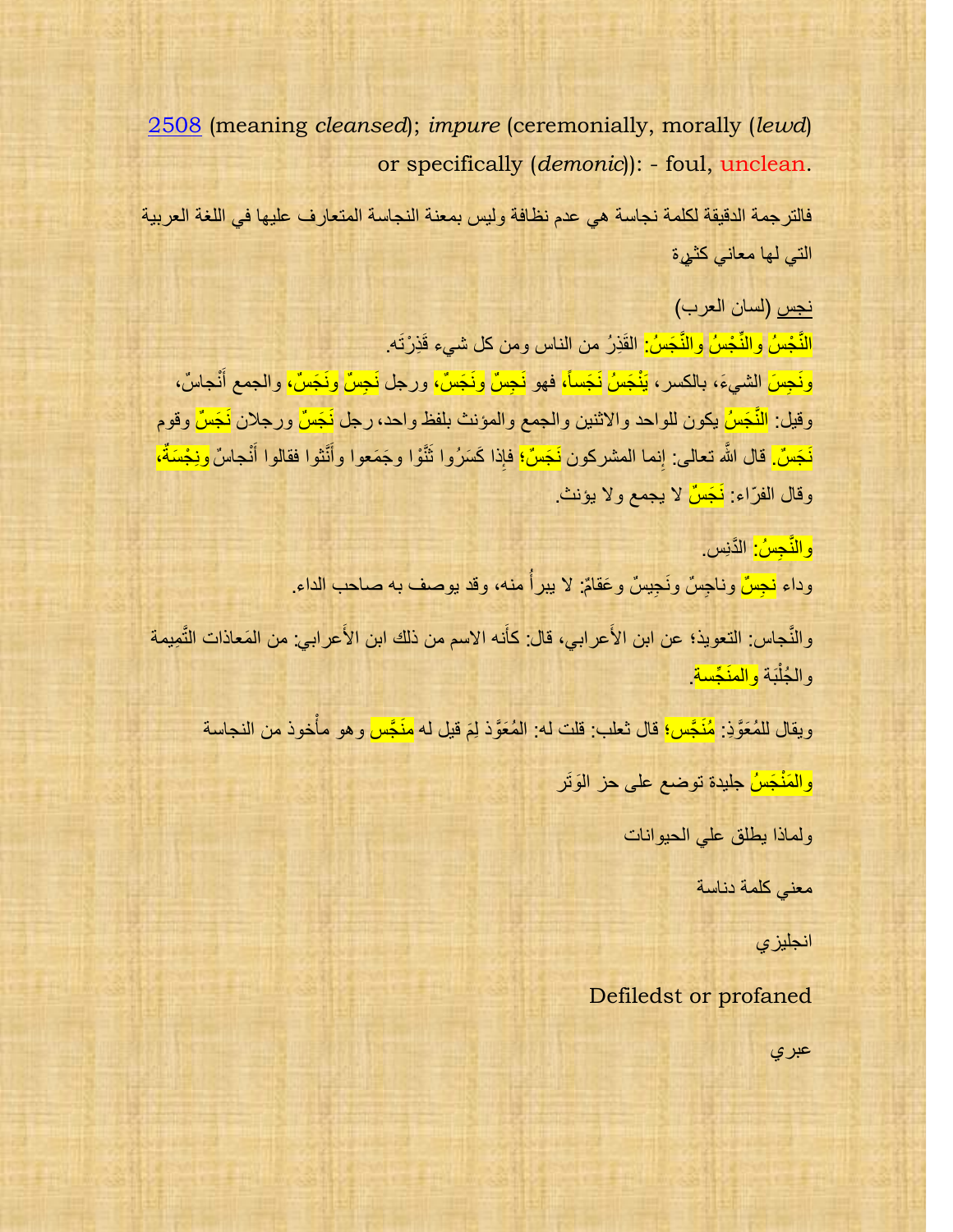חלל תֲלוּchâlal *khaw-lal'*

חלה ĥlâcha חָּלָּה *khaw-law'*

חיל חּול חוּל חִיל *khool, kheel*

A primitive root; to *wound*, to *dissolve*; figuratively to *profane* (a person, place or thing), to *break* (one's word), , (cast as) profane (self), prostitute, slay (slain), sorrow, stain, wound وايضا القاموس العبري

dead, fatal casualty, fallen , to kill

اي معني الكلمة هو يجرح او يلصر او يذبح او يصبغ او يقتل . والمعني الدقيق هو فصل النفس عن الله بقطعها او ذبحها او كسرها او صبغها صبغة اخري غير صبغة الله

> التنديس في العهد القديم اطلق فقط على ثلاث انواع 1 تدنيس اسم الرب او مقدساته او دم عهده الجديد سفر اللاويين 21: 6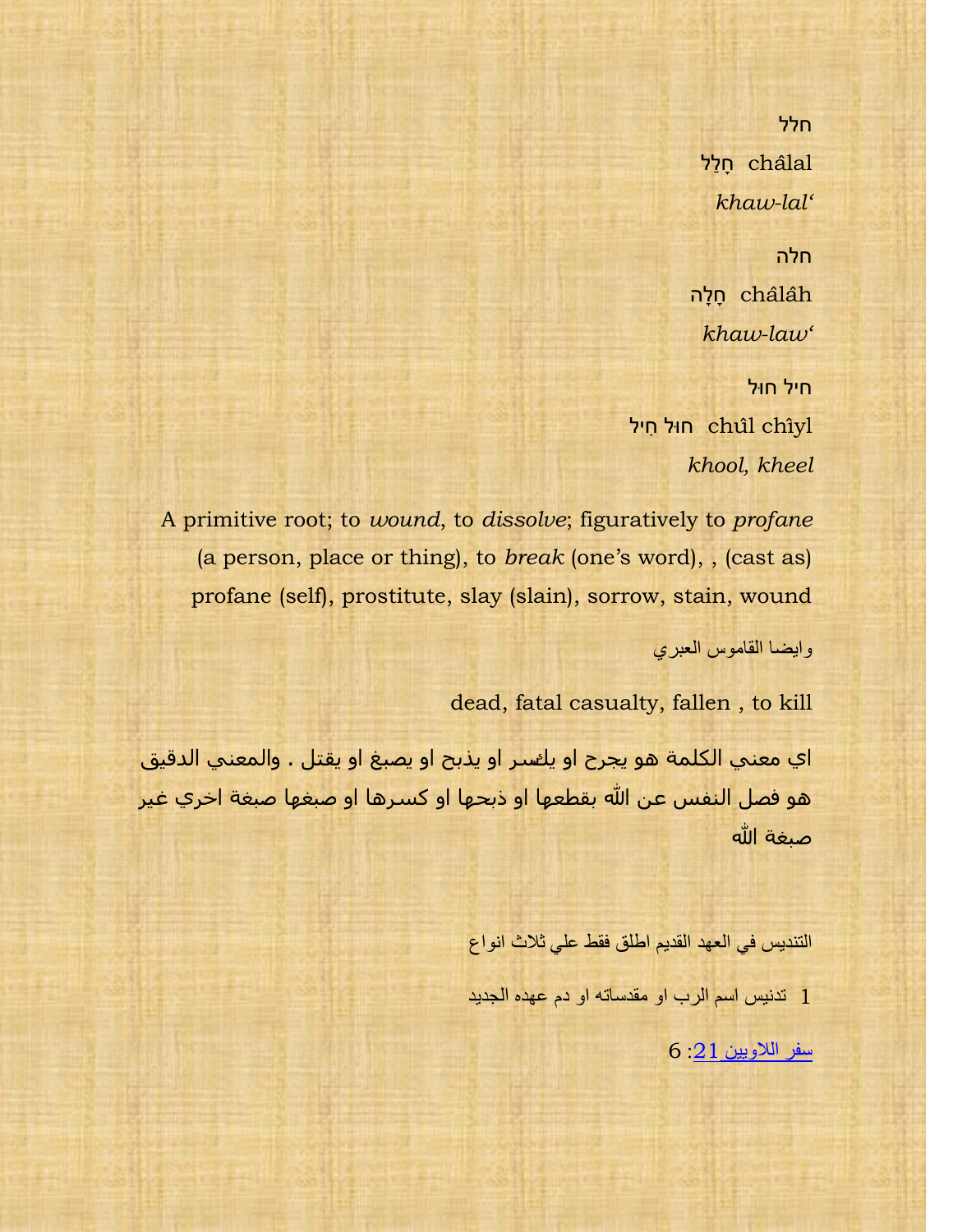مُقَدَّسِينَ يَكُونُونَ لِإلهِهِمْ، وَلاَ يُدَنَّسُونَ اسْمَ إِلهِهِمْ، لأَنَّهُمْ يُقَرِّبُونَ وَقَائِدَ الرَّبِّ طَعَامَ إِلهِهِمْ،  $\delta$ فَيَكُونُونَ قُدْسَا.

سفر اللاويين 19 :12

وَلاَ تَخْلِفُوا بِاسْمِي لِلْكَذِبِ، فَتُدَنِّسَ اسْمَ إِلـهِكَ. أنَا الرَّبُّ **َق** سفر اللاويين 21 12

وَلاَ يَخْرُجُ مِنَ الْمَقْدِسِ لِئَلاِّ يُدَنِّسَ مَقْدِسَ إِلـهِهِ، لأَنَّ إِكْلِيلَ دُهْنِ مَسْحَةٍ إِلـهِهِ عَلَيْهِ. أنَا الرَّبُّ **ِس َق**  $12:22$  سفر اللاويين

»كَلَّمْ هَارُونَ وَبَنِيهِ أَنْ يَتَوَقَّوْا أَقْدَاسَ بَنِي إِسْرَائِيلَ الَّتِي يُقَدِّسُونَـهَا لِي وَلاَ يُدَنَّسُوا اسْمِي **َق َق** <mark>الْقُدُّوسَ. أَنَا الرَّبُّ</mark> **َق**

سفر اللاويين 22: 32

وَلاَ تُدَنِّسُونَ اسْمِي الْقُدُّوسَ، فَأَتَقَدَّسُ فِي وَسَطٍ بَنِي إِسْرَائِيلَ. أَنَا الرَّبُّ مُقَدِّسُكُمُ **َق َق** سفر اللاويين 19: 8

وَمَنْ أَكَلَ مِنْهَا يَحْمِلُ ذَنْبَهُ لأَنَّهُ قَدْ دَنَّسَ قَدْسَ الرَّبِّ. فَتُقْطَعُ تِلْكَ النّفْسُ مِنْ شَعْبِهَا **َق**  $123:21$  سفر اللاويين

لكِنْ إِلَى الْحِجَابِ لاَ يَأْتِي، وَإِلَى الْمَذْبَحِ لاَ يَقْتَرِبُ، لأَنَّ فِيهِ عَيْبًا، لِنَلاّ يُدَنَّسَ مَقْدِسِي، لأنِّي أَنَا **ْم َق** الرَّبُّ مُقَدِّس*ُهُمْ.*«

 $15$   $:22$  سفر اللاويين

فَلاَ يُدَنِّسُونَ أَقْدَاسَ بَنِي إِسْرَائِيلَ الَّتِي يَرْفَعُونَهَا لِلرَّبِّ، سفر المكابيين الأول 1 : 45

وكثيرون من اسرائيل ارتضوا دينه وذبحوا للاصنام ودنسوا السبت منفر حزقيال 23 38

وَفَعَلَتَا أَيْصْنَا بِي هذَا: نَجَّسَتَا مَقْدِسِي فِي ذٰلِكَ الْيَوْمِ وَدَنْسَتَا سُبُوتِي **َق** [عفش اٌعذد :](http://st-takla.org/Bibles/BibleSearch/showChapter.php?book=4&chapter=18&q=%D8%AF%D9%86%D8%B3)18 32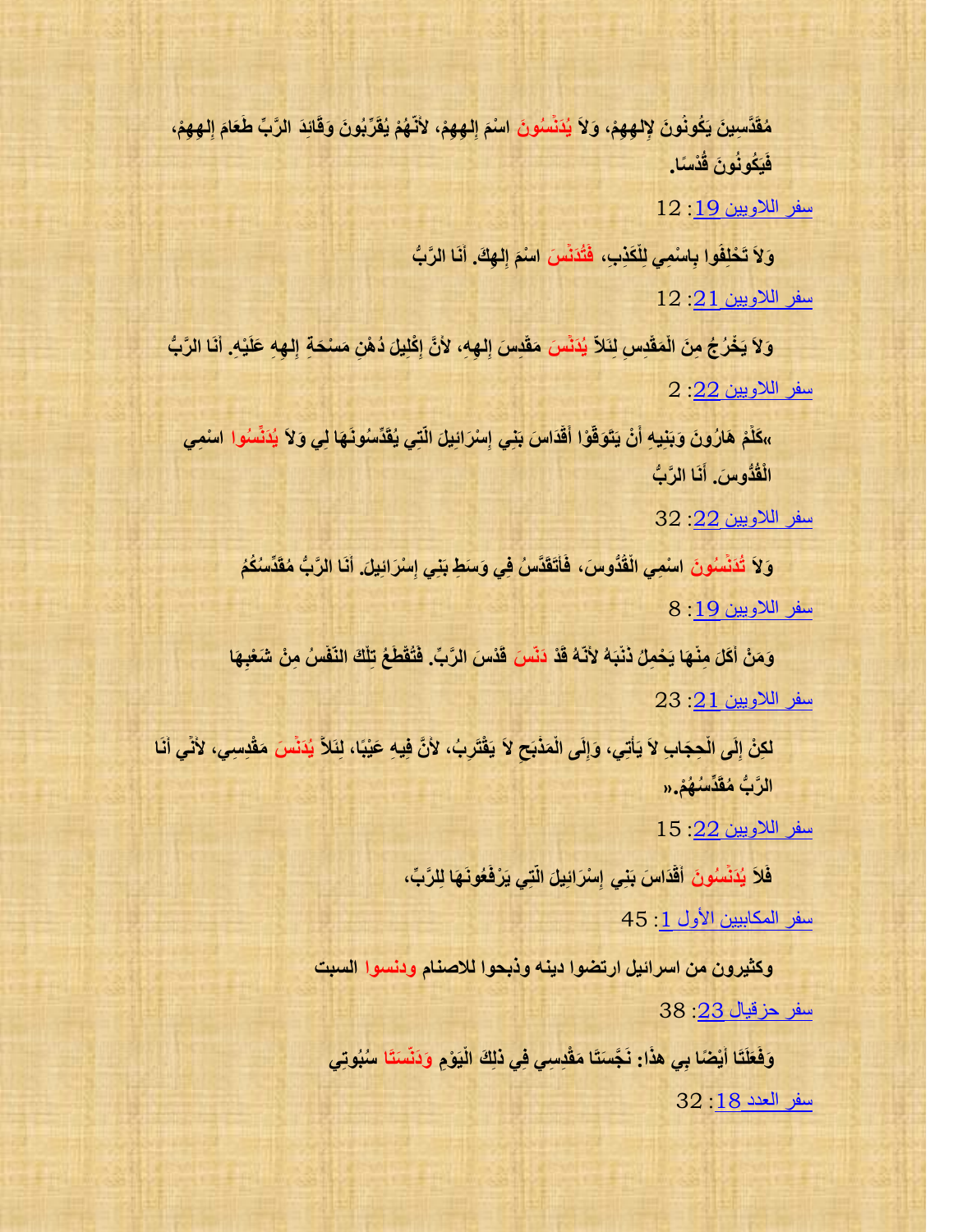وَلاَ تَتَعَمَّلُونَ بِسَبَبِهِ خَطِيَّةَ إِذَا رَفَعْتُمْ دَسَمَهُ مِنْهُ. وَأَمَّا أَقْدَاسُ بَنِي إِسْرَائِيلَ فَلاَ تُدَنَّسُوهَا لِئَلاَّ **َق َق تَق .« ُموْتُمْا**

 $14:31$  سفر الخروج

فَتَحْفَظُونَ السَّبْتَ لأَنّهُ مُقَدَّسٌ لَكُمْ. مَنْ دَنّسَهُ يُقْتَلُ قَتْلاً. إِنَّ كُلّ مَنْ صَنَعَ فِيهِ عَمَلاً تُقْطَعُ تِلْكَ **ِس َقِ ِسي َقش ْمع الٌَّد ْمف . ُمض ِسه ْمي َق ْم٘**

رسالة بولس الرسول إلى العبر انيين 10: 29

فَكَمْ عِقَابًا أَشْرَّ تَظْنُونَ أَنَّهُ يُحْسَبُ مُسْتَحِقًا مَنْ دَاسَ ابْنَ اللهِ، وَحَسِبَ دَمَ الْعَهْدِ الّذِي قَدِّسَ بِهِ **َق َق ً**  $\epsilon$ نَسِنًا، وَالْ<sub>ـ</sub>ُدَرَى بِرُوحِ النَّعْمَةِ؟

وتدنيس الجسد بالزنا الجسدي والنفس بعبادة اله اخرى واللسان بكلام ردئ

سفر اللاويين 18 21

وَلاَ تُعْطِ مِنْ زَرْعِكَ لِلإِجَازَةِ لِمُولَكَ لِنَلاَّ تُدَنِّسَ اسْمَ إِلـهِكَ. أَنَا الرَّبُّ **َق** سفر اللاوبين 19 29

لاَ تُدَنِّسِ ابْنَتَكَ بِتَعْرِيضِهَا لِلزِّنَى لِئَلاَّ تَزْنِيَ الأَرْضُ وَتَمْتَلِئَ الأَرْضُ رَذِيلَةً. سفر اللاويي<u>ن 20</u>: 3

وَأَجْعَلُ أَنَا وَجْهِي ضِدَّ ذَلِكَ الإِنْسَانِ، وَأَقْطَعُهُ مِنْ شَعْبِهِ، لأَنّهُ أَعْطَى مِنْ زَرْعِهِ لِمُولَكَ لِكَيْ **َق َق َق َق** يُّنَّجِّسَ مَقْدِسِي، وَيُدَنَّسَ اسْمِيَ الْقُذُوسَ

 $7$   $\cdot 21$  سفر اللاويين

إِمْرَأَةً زَانِيَةً أَوْ مُنَتَّسَةً لاَ طَخُذُوا، وَلاَ يَأْخُذُوا امْرَأَةً مُطَلَّقَةً مِنْ زَوْجِهَا. لأَنَّهُ مُقَدَّسٌ لِإلهِهِ. **َق َق َق ْم ْم**  $14:21$  سفر اللاويين

أَمَّا الأَرْمَلَةَ وَالْمُطْلَقَةَ وَالْمُدَنَّسَةَ وَالزَّانِيَةَ فَمِنْ هؤُلاَءِ لاَ يَأْخُذُ، بَلْ يَتَّخِذْ عَذْرَاءَ مِنْ قَوْمِهِ **َق ْم ةً ا . ْمه َقز َق**

 $15.21$  سفر اللاويين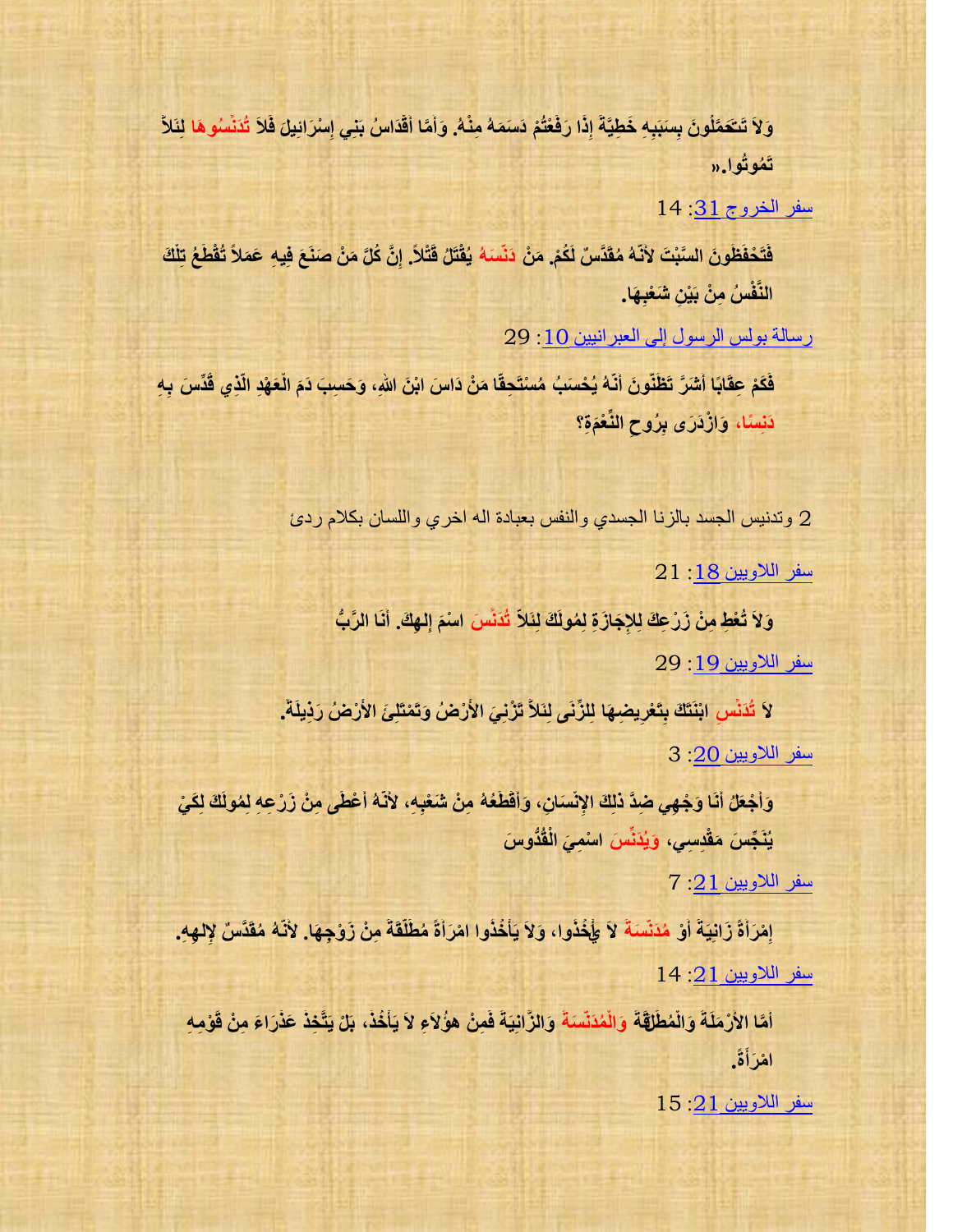وَلاَ ۖ فِيُنْسُ زَرْعَهُ بَيْنَ شَعْبِهِ ۖ لأَنِّي أَنَا الرَّبُّ مُقَدِّسُهُ ,« **ِس َق**

رسالة بولس الرسول الثانية إلى أهل كورنثوس 7: 1

فَإِذْ لَنَا هَذِهِ الْمَوَاعِيدُ أَيُّهَا الأَحِبَّاءُ لِنُطَهِّرْ ذَوَاتِنَا مِنْ كُلِّ دَنَسِ الْجَسَدِ وَالرُّوحِ، مُكَمِّلِينَ الْقَدَاسَةَ **َق فِسٖ َق . ْمْ ِس ِس**

 $26$   $14$  على الحكمة

وكفران النعمة وتدنس النفوس والتباس المواليد وتشوش الزواج والفسق والعهر سفر يشوع بن سيراخ 51 : 7

هن عمق جوف الجحيم ومن اللسان الدنس وكلام الزور وسعاية اللسان الجائر عند الملك رسالة يعقوب 3: 6

فَاللِّسَانُ نَارٌ ! عَالَمُ الإِثْمِ. هكَذَا جُعِلَ فِي أَعْصَائِنَا اللِّسَانُ، الَّذِي يُدَنِّيْ الْجِسْمَ كُلَّهُ، وَيُصْرِمُ **َق** دَائِرَةَ الْكَوْنِ، وَيُصْرَمُ مِنْ جَهَنَّمَ.

3 وتدنيس الارض بالدم

 $33$  35 منفر العدد

لاَ تُدَنِّسُوا الأَرْضَ الَّتِي أَنْتُمْ فِيهَا، لأَنَّ الدَّمَ يُدَنِّسُ الأَرْضَ .وَعَنِ الأَرْضِ لاَ يُكَفّرُ لأجْلِ الدَّمِ **َق** الَّذِي سُفِكَ فِيهَا، إِلاَّ بِدَمِ سَافِكِهِ **ِس**

 $38.106$  سفر المزامير

وَأَهْرَقُوا دَمَا زَكِيًّا، دَمَ بَنِيهِمْ وَبَنَاتِهِمِ الَّذِينَ ذَبَحُو هُمْ لأَصْنَامِ كَنْعَانَ، وَتَذَنَّسَتِ الأَرْضُ بِالدِّمَاءِ. **َق**  $18$  16 الله السفر إرميا

وَأَعَاقِبُ أَوَّلاً إِثْمَهُمْ وَخَطِيَّتَهُمْ صَعْفَيْنِ، لأَنَّهُمْ دَنْسُوا أَرْضِي، وَبِجُثَثٍ مَكْرُ هَاتِهِمْ وَرَجَاسَاتِهِمْ قَدْ **َق ُم َق َقهألُمّا ِسه٘ َقزا ِس.ٖ«**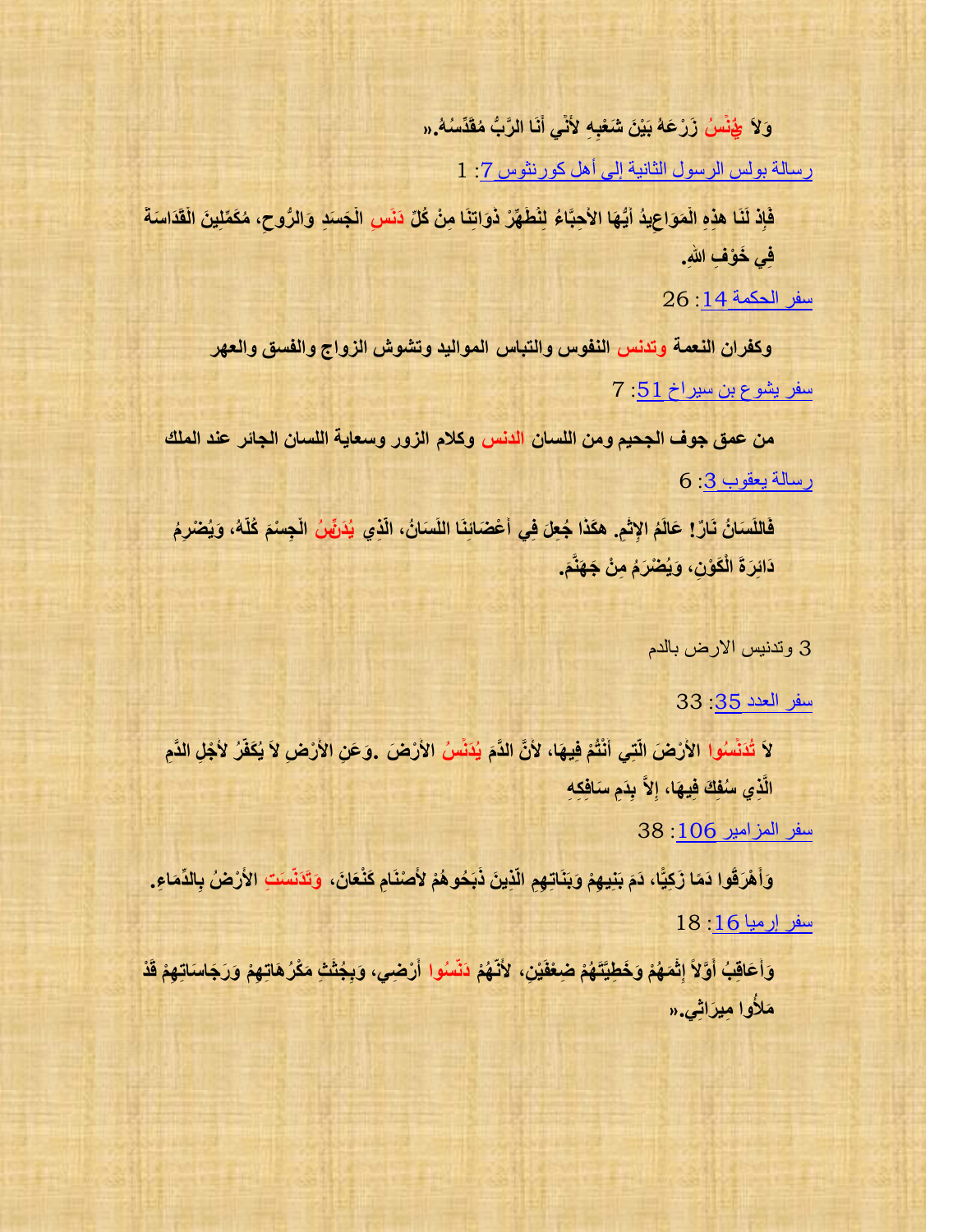لذلك هناك فرق كبير بين معنى نجس الذي هو غير نظيف ومعنى كلمة دنس التي تعبر عن الانفصال والخطية لان الله لم يخلق شيئ دنس ولذلك عقولة النجاسه هي

اللاوسن 5

5 فَإِنْ كَانَ يُذْنِبُ فِي شَيْءٍ مِنْ هذِهِ، يُقِرُّ بِمَا قَدْ أَخْطَأَ بِهِ. **ِ** *<u>*</u> **َ َ ِ ِ** 6 وَيَأْتِي إِلَى الرَّبِّ بِذَبِيحَةٍ لِإِثْمِهِ عَنْ خَطِيَّتِهِ الَّتِي أَخْطَأَ بِهَا: أُنْثَى مِنَ الأَغْنَام نَعْجَةً أَوْ عَنْزًا مِنَ **َ ِ ُ ِ َ َ ْ ِ َ ِ ِ ْ** الْمَعْزِ، ذَبِيحَةَ خَطِيَّةٍ، فَيُكَفِّرُ عَنْهُ الْكَاهِنُ مِنْ خَطِيَّتِهِ. **ِ** 7 وَإِنْ لَمْ تَنَلْ يَدُهُ كِفَايَةً لِشَاةٍ، فَيَأْتِي بِذَبِيحَةٍ لِإثْمِهِ الَّذِي أَخْطَأَ بِهِ: يَمَامَنيْنِ أَق فَرْخَىْ حَمَامٍ إِلَى **ِ ٍء َ ِ َ َ ْ ِ َ ِ ْ ً ِ َخ ِ َّي ٍء َواا َخ ُر ُم ْح َرقَ ٌس ي َح ُ ب َحُد ُه َما ذَ ال َّر ِّ ، . ِ َ**

**وايضا الالويين 11**

28 وَمَنْ حَمَلَ جُثَثَهَا يَغْسِلُ ثِيَابَهُ وَيَكُونُ نَجِسًا إِلَى الْمَسَاءِ. إِنَّهَا نَجِسَةً لَكُمْ. **ِ ِ**

ولكن عقوبة الدناسة

القتل او قطع النفس من الشعب

 $14:31$  سفر الخروج

فَتَحْفَظُونَ السَّبْتَ لأَنّهُ مُقَدَّسٌ لَكُمْ. مَنْ دَنّسَهُ يُقْتَلُ قَتْلاً. إِنَّ كُلّ مَنْ صَنَعَ فِيهِ عَمَلاً تُقْطَعُ تِلْكَ النَّفْسُ مِنْ بَيْنِ شَعْبِهَا.

[عفش اٌعذد :](http://st-takla.org/Bibles/BibleSearch/showChapter.php?book=4&chapter=18&q=%D8%AF%D9%86%D8%B3)18 32

وَلاَ تَتَحَمَّلُونَ بِسَبَبِهِ خَطِيَّةً إِذَا رَفَعْتُمْ دَسَمَهُ مِنْهُ. وَأَمَّا أَقْدَاسُ بَنِي إِسْرَائِيلَ فَلاَ تُدَنَّسُوهَا لِئَلاَّ **َق َق تَمُوتُو!.«** 

رسالة بولس الرسول إلى العبر انيين 10 : 29

فَكَمْ عِقَابًا أَشْنَّ تَظْنُونَ أَنَّهُ يُحْسَبُ مُسْتَحِقًا مَنْ دَاسَ ابْنَ اللهِ، وَحَسِبَ دَمَ الْعَهْدِ الّذِي قَدِّسَ بِهِ **َق َق ً**  $\epsilon$ دَيْسَا، وَازْدَرَى بِرُوحِ النَّعْمَةِ؟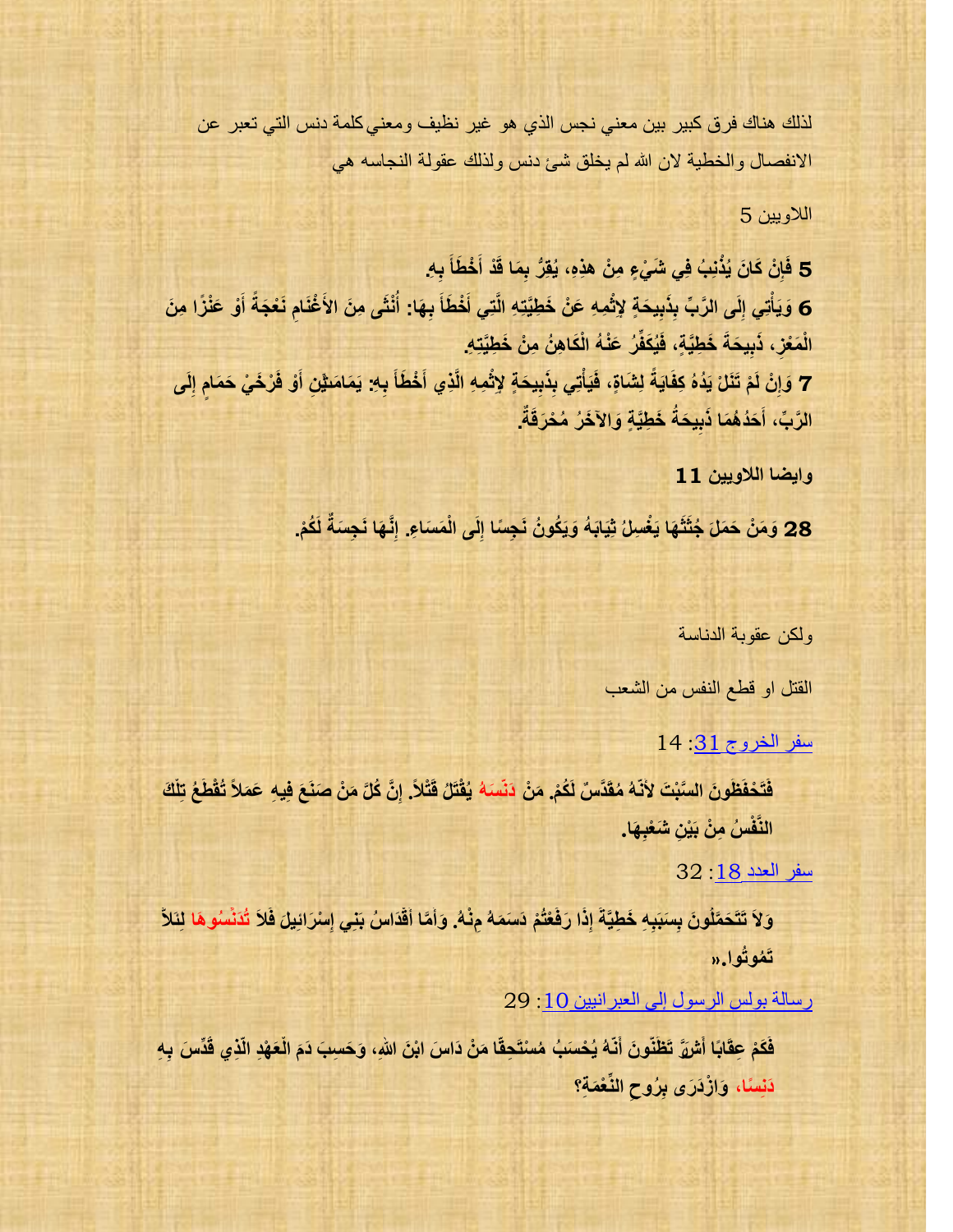ذكرة مرتين كلمة نجاسة عن الدبيب ولكنها ترجمة خاطئة لان بالرجوع للاصل العبري الكلمة بمعنى شئ قذر وليس نجس

سفر اللاويين 11: 43

لاَ تُدَنَّسُوا أَنْفُسَكُمْ بِدَبِيبٍ يَدِبُّ، وَلاَ تَتَنَجَّسُوا بِهِ، وَلاَ تَكُونُوا بِهِ نَجِسِينَ **ِس َق** سفر اللاويين 20 25

فَتُمَيِّزُونَ بَيْنَ الْبَهَائِمِ الطَّاهِرَةِ وَالنَّجِسَةِ، وَبَيْنَ الطَّيُورِ النَّجِسَةِ وَالطَّاهِرَةِ. فَلاَ تُدَنَّسُوا نُفُوسَكُمْ **َق** بِالْبَهَائِمِ وَالطَّيُورِ، وَلاَ بِكُلِّ مَا يَدِبُّ عَلَى الأَرْضِ مِمَّا مَيَّزْتُهُ لَكُمْ لِيَكُونَ نَجِسًا. **ِس**

ׁשקץ

qatŝsha ָּׁש ַקץ

*shaw-kats'* 

A primitive root; to *be filthy*, that is, (intensively) to *loathe*, *pollute*

والقاموس العبري

reptile, unclean creature

مفهوم اليهود كان خاطئ ومنهم بطرس قبل ان يوضح له رب المجد

 $2:7$  إنجيل مر قس

وَلَمَّا رَأَوْا بَعْضًا مِنْ تَلأَمِيذِهِ يَأْكُلُونَ خُنوًّا بِأَيْدٍ دَنِسَةٍ، أَيْ غَيْرِ مَغْسُولَةٍ، لأمُوا. <u>ا</u><br>أ َو َو ِم سفر أعمال الرسل 10: 14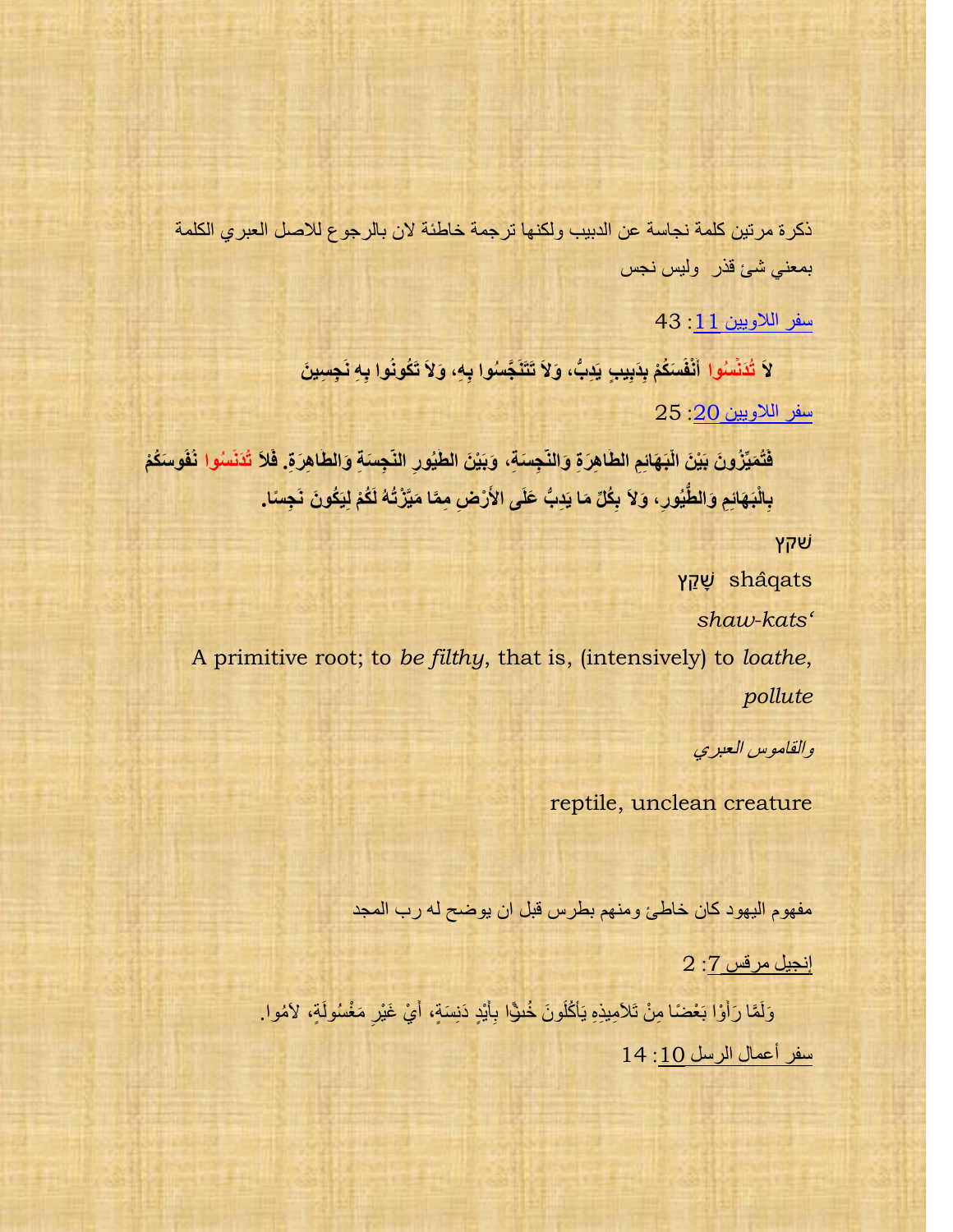فَقَالَ بُطْرُسُ: «كَلاَّ يَارَبُّ! لأَنِّي لَمْ آكُلْ قَطْ شَيْئًا دَنِسًا أَوْ نَجِسًا. « َو سفر أعمال الرسل 11: 8

> فَقُلْتُ: كَلاَّ يَارَبُّ! لأَنَّهُ لَمْ يَدْخُلْ فَمِي قَطِّ دَنِسٌ أَوْ نَجِسٌ. ْو َو

> > سفر أعمال الرسل 10: 15

فَصَارَ إِلَيْهِ أَيْضَا صَوْتٌ ثَانِيَةً: «مَا طَهَّرَهُ اللهُ لاَ تُدَنِّسْهُ أَنْتَ«! َو ٌَو ِم

63) سفر أعمال الرسل 10: 28

فَقَالَ لَهُمْ: «أَنْتُمْ تَعْلَمُونَ كَيْفَ هُوَ مُحَرَّمٌ عَلَى رَجُل يَهُودِيٍّ أَنْ يَلْتَصِقَ بِأَحَدٍ أَجْنَبِيٍّ أَوْ يَأْتِيَ إِلَيْهِ. َو اُ َو َو َو ِم ا<br>ا َو ٌَو ِم وَأَمَّا أَنَا فَقَدْ أَرَانِي اللهُ أَنْ لاَ أَقُولَ عَنْ إِنْسَانٍ مَا إِنَّهُ دَنِسٌ أَوْ نَجِسٌ. َو َو ِمْٔو َو َو َو

فبطرس وصف الحيوانات الغير طاهرة في العهد القديم بنجسه واضاف ايضا دنسه ولكن الله لم يخلق شيئ دنس قط لذلك لما رد صوت الله من السماء لم يتكلم عن النجاسه لانه وضحها في العهد القديم ولكنه صحح خطأ بطرس في لفظ دنس لانه كان مفهوم خاطئ عند اليهود.

واتفق الرسل في مجمع اورشليم على مبدا الممنوع من الاكل فقط هو

1) سفر أعمال الرسل 15: 20

بَلْ يُرْسَلْ إِلَيْهِمْ أَنْ يَمْتَنِعُوا عَنْ نَجَاسَاتِ الأَصْنَامِ، وَالزِّنَا، وَالْمَخْنُوقِ، وَالذَّمِ. َو ٌَو ِم ٔ ا

29) سفر أعمال الرسل 15: 29

أَنْ تَمْتَنِعُوا عَمَّا ذُبحَ لِلأَصْنَامِ، وَعَنِ الدَّمِ، وَالْمَخْنُوقِ، وَالزِّنَا، الَّتِي إِنْ حَفِظْتُمْ أَنْفُسَكُمْ مِنْهَا فَنِعِمَّا ْو ِم َّم َو تَفْعَلُونَ<sub>.</sub> كُونُوا مُعَافَيْنَ<sub>.«</sub> ْو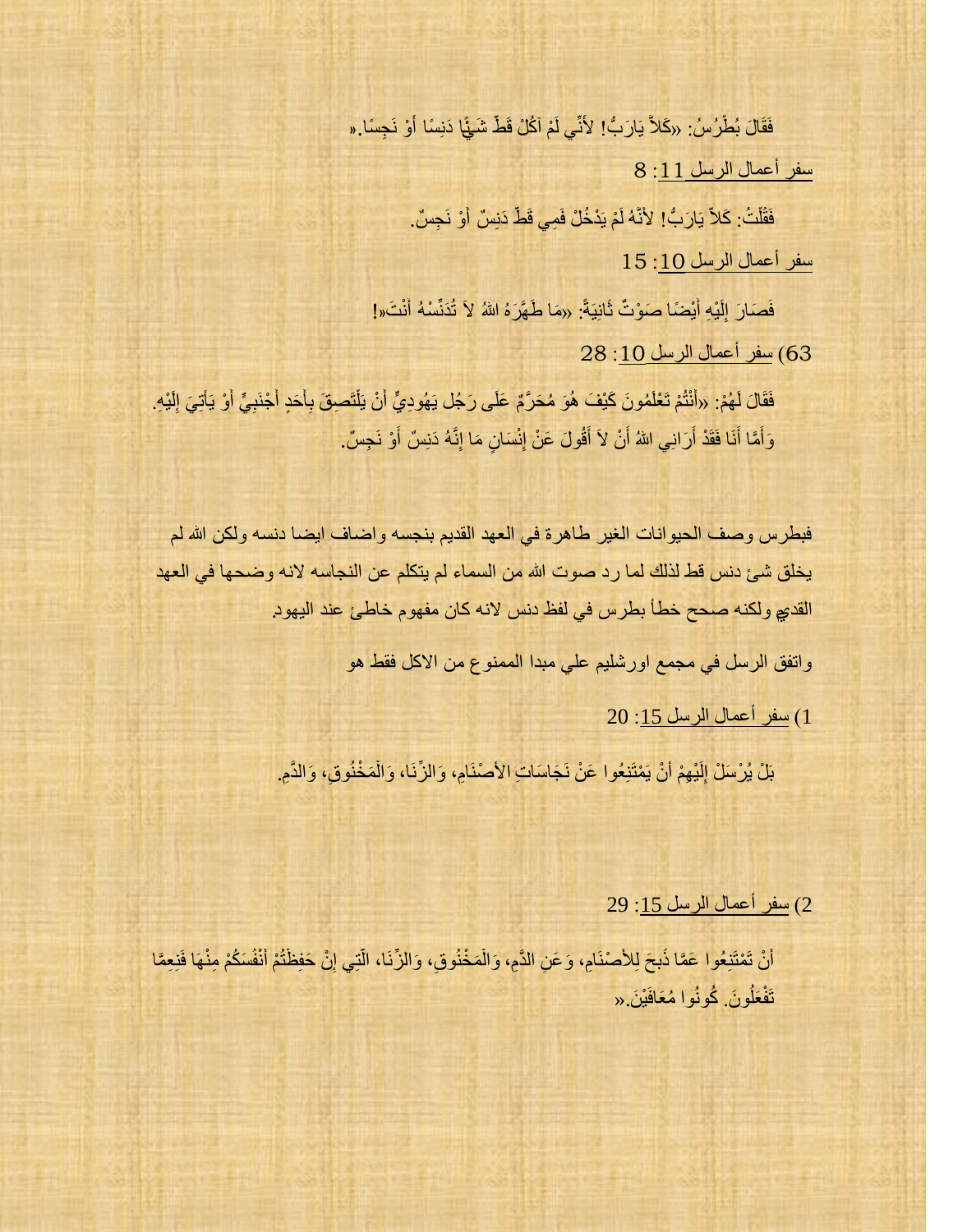## 3) سفر أعمال الرسل 21: 25

وَأَمَّا مِنْ جِهَةِ الَّذِينَ آمَنُوا مِنَ الأُمَمِ، فَأَرْسَلْنَا نَحْنُ إِلَيْهِمْ وَحَكَمْنَا أَنْ لاَ يَحْفَظُوا شَيْئًا مِثْلَ ذلِكَ، َّم َو َو ٌَو ِم ٔ ا سِوَى أَنْ يُحَافِظُوا عَلَى أَنْفُسِهِمْ مِمَّا ذُبحَ لِلأَصْنَامِ، وَمِنَ الدَّمِ، وَالْمَخْنُوقِ، وَالزِّنَا.« َو **ٔ** 

وايضا وضح معلِّمنا بولس الرسول في رسالته الأولى الى كورنثوس الأصحاح السادس

12 «كُلُّ الأَشْيَاءِ تَحِلُّ لِي»، لكِنْ لَيْسَ كُلُّ الأَشْيَاءِ تُوافِقُ<sub>ُ.</sub> «كُلُّ الأَشْيَاءِ تَحِلُّ لِي»، لكِنْ لاَ يَتَسَلَّطُ عَلَيَّ ة م<sup>َ</sup>وْ بِمُّ

13 الأطْعِمَةُ لِلْجَوْفِ وَالْجَوْفُ لِلأَطْعِمَةِ، وَاللهُ سَنُبِيدُ هذَا وَتِلْكَ. ْو ِم ْو ْو **ا** 

#### وايضا الاصحاح العاشر

23 «كُلُّ الأَشْيَاءِ تَحِلُّ لِي»، لكِنْ لَيْسَ كُلُّ الأَشْيَاءِ تُوَافِقُ<sub>.</sub> «كُلُّ الأَشْيَاءِ تَحِلُّ لِي»، وَلكِنْ لَيْسَ كُلُّ الأَشْبَاءِ تَنْنِي 24 لاَ يَطْلُبْ أَحَدٌ مَا هُوَ لِنَفْسِهِ، بَلْ كُلُّ وَاحِدٍ مَا هُوَ لِلآَخَرِ. ْو َو ُك 25 كُلُّ مَا يُبَاعُ فِي الْمَلْحَمَةِ كُلُوهُ غَيْرَ فَاحِصرِهِنَ عَنْ شَيْءٍ، مِنْ أَجْلِ الضَّمِيرِ ، ْو ْو َو 26 لأَنَّ «لِلرَّبِّ الأَرْضَ وَمِلأَهَا».

27 وَإِنْ كَانَ أَحَدٌ مِنْ غَيْرِ الْمُؤْمِنِينَ يَدْعُوكُمْ، وَتُرِيدُونَ أَنْ تَذْهَبُوا، فَكُلُّ مَا يُقَدَّمُ لَكُمْ كُلُوا مِنْهُ غَيْرَ ْو َو ْو َو ِم فَاحِصِينَ، مِنْ أَجْلِ الضَّهِيرِ ِ َو

28 وَلكِنْ إِنْ قَالَ لَكُمْ أَحَدٌ: «هذَا مَذْبُوحٌ لِوَثَنٍ» فَلاَ تَأْكُلُوا مِنْ أَجْلِ ذَاكَ الَّذِي أَعْلَمَكُمْ، وَالضَّمِيرِ. لأَنَّ َو َّم َو َو ِم «لِلرَّبِّ الأَرْضَ وَمِلأَهَا»

29 أَقُولُ «الضَّمِيرُ»، لَيْسَ ضَمِيرَكَ أَنْتَ، بَلْ ضَمِيرُ الآخَرِ. لأَنَّ لِمَاذَا يُحْكَمُ فِي حُرِّيَّتِي مِنْ ضَمِيرِ َو َو َوش؟